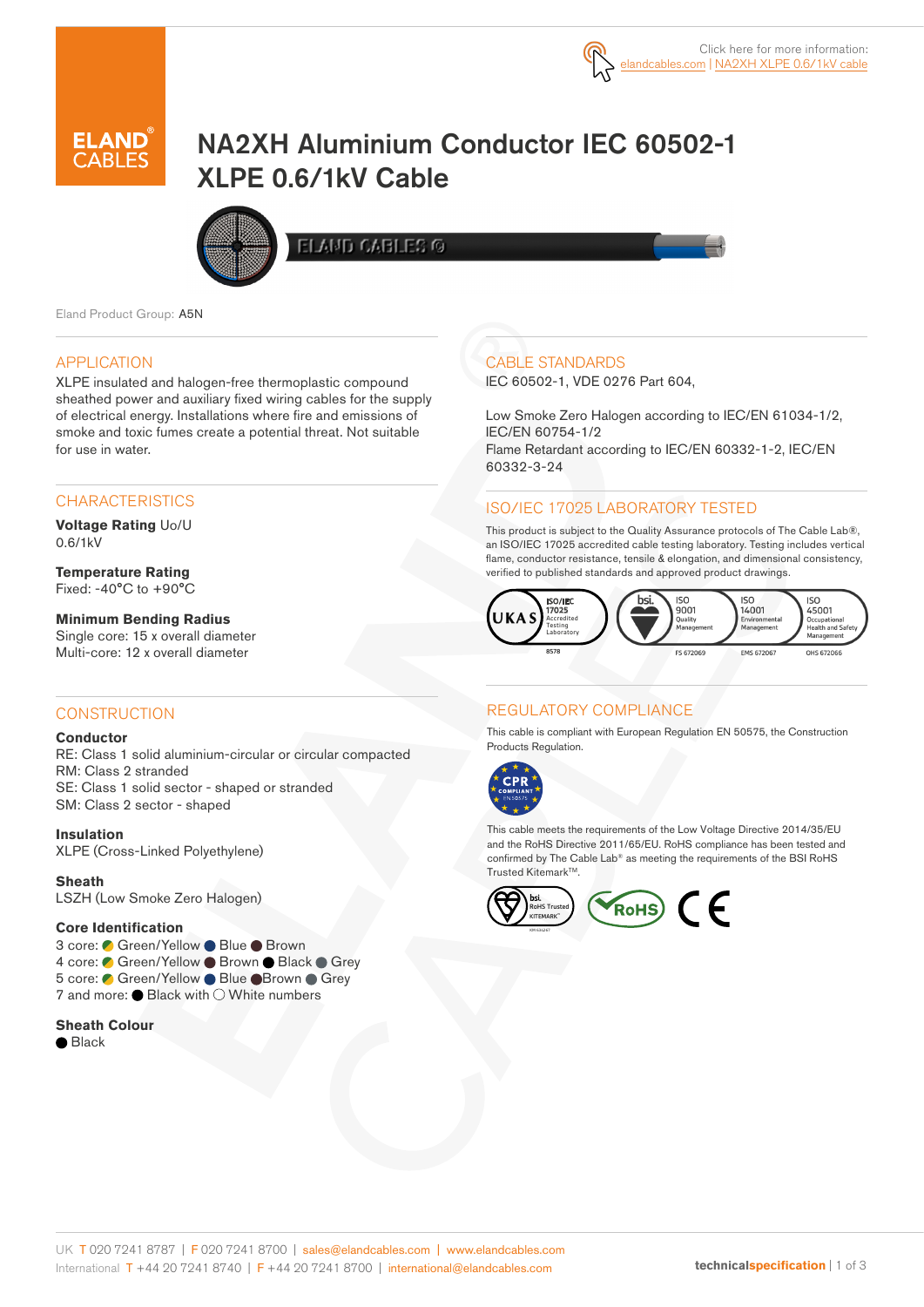

## DIMENSIONS

| ELAND PART NO.  | NO. OF<br>CONDUCTOR | NOMINAL CROSS<br>SECTIONAL AREA<br>mm <sup>2</sup> | CONDUCTOR<br><b>TYPE</b> | NOMINAL OVERALL<br><b>DIAMETER</b><br>mm | <b>NOMINAL</b><br>WEIGHT<br>kg/km |
|-----------------|---------------------|----------------------------------------------------|--------------------------|------------------------------------------|-----------------------------------|
| A5NA2XH1025RM   | $\overline{1}$      | 25                                                 | <b>RM</b>                | 9.9                                      | 132                               |
| A5NA2XH1035RM   | $\mathbf{1}$        | 35<br><b>RM</b>                                    |                          | 11                                       | 166                               |
| A5NA2XH1050RM   | $\mathbf{1}$        | 50                                                 | <b>RM</b>                | 12.5                                     | 211                               |
| A5NA2XH1070RM   | $\mathbf{1}$        | 70                                                 | <b>RM</b>                | 14.1                                     | 283                               |
| A5NA2XH1095RM   | $\mathbf{1}$        | 95                                                 | <b>RM</b>                | 16.1                                     | 376                               |
| A5NA2XH1120RM   | $\mathbf{1}$        | 120                                                | <b>RM</b>                | 17.5                                     | 456                               |
| A5NA2XH1150RM   | $\mathbf{1}$        | 150                                                | <b>RM</b>                | 19.6                                     | 560                               |
| A5NA2XH1185RM   | $\mathbf{1}$        | 185                                                | <b>RM</b>                | 21.8                                     | 697                               |
| A5NA2XH1240RM   | $\mathbf{1}$        | 240                                                | <b>RM</b>                | 24                                       | 878                               |
| A5NA2XH1300RM   | $\mathbf{1}$        | 300                                                | <b>RM</b>                | 26.7                                     | 1073                              |
| A5NA2XH1400RM   | $\mathbf{1}$        | 400                                                | <b>RM</b>                | 29.7                                     | 1347                              |
| A5NA2XH1500RM   | $\mathbf{1}$        | 500                                                | <b>RM</b>                | 33.1                                     | 1705                              |
| A5NA2XH3016RM   | 3                   | 16                                                 | <b>RM</b>                | 16.3                                     | 364                               |
| A5NA2XH3025RM   | 3                   | 25                                                 | <b>RM</b>                | 19.6                                     | 530                               |
| A5NA2XH3035RM   | 3                   | 35                                                 | <b>RM</b>                | 22.1                                     | 684                               |
| A5NA2XH3035SE   | 3                   | 35                                                 | <b>SE</b>                | 19                                       | 486                               |
| A5NA2XH3050SM   | 3                   | 50                                                 | <b>SM</b>                | 22.4                                     | 655                               |
| A5NA2XH3050SE   | 3                   | 50                                                 | <b>SE</b>                | 21.2                                     | 622                               |
| A5NA2XH3070SM   | 3                   | 70                                                 | <b>SM</b>                | 26.1                                     | 903                               |
| A5NA2XH3070SE   | 3                   | 70                                                 | SE                       | 25.2                                     | 859                               |
| A5NA2XH3095SM   | 3                   | 95                                                 | <b>SM</b>                | 29.1                                     | 1174                              |
| A5NA2XH3095SE   | 3                   | 95                                                 | <b>SE</b>                | 27.8                                     | 1115                              |
| A5NA2XH3120SM   | 3                   | 120                                                | <b>SM</b>                | 32.2                                     | 1446                              |
| A5NA2XH3120SE   | 3                   | 120                                                | SE                       | 30.8                                     | 1379                              |
| A5NA2XH3150SM   | 3                   | 150                                                | <b>SM</b>                | 36.2                                     | 1780                              |
| A5NA2XH3150SE   | 3                   | 150                                                | <b>SE</b>                | 33.9                                     | 1685                              |
| A5NA2XH3185SM   | 3                   | 185                                                | <b>SM</b>                | 40.1                                     | 2197                              |
| A5NA2XH3185SE   | 3                   | 185                                                | SE                       | 37.6                                     | 2089                              |
| A5NA2XH3240SM   | 3                   | 240                                                | <b>SM</b>                | 44.9                                     | 2782                              |
| A5NA2XH3240SE   | 3                   | 240                                                | SE                       | 41.8                                     | 2634                              |
| A5NA2XH3070/35  | 3                   | $70 + 35$                                          | $SM+SM$                  | 28.3                                     | 1044                              |
| A5NA2XH3120/70  | 3                   | $120 + 70$                                         | SM+SM                    | 35.1                                     | 1704                              |
| A5NA2XH3150/70  | 3                   | $150 + 70$                                         | $SM+SM$                  | 39.7                                     | 2065                              |
| A5NA2XH3185/95  | 3                   | $185 + 95$                                         | SM+SM                    | 43.7                                     | 2563                              |
| A5NA2XH3240/120 | 3                   | $240 + 120$                                        | SM+SM                    | 49.1                                     | 3237                              |
| A5NA2XH4025RM   | $\overline{4}$      | 25                                                 | <b>RM</b>                | 21.7                                     | 636                               |
| A5NA2XH4035SM   | $\overline{4}$      | 35                                                 | SM                       | 22.4                                     | 649                               |
| A5NA2XH4035SE   | $\overline{4}$      | 35                                                 | <b>SE</b>                | 21.6                                     | 623                               |
| A5NA2XH4050SM   | $\overline{4}$      | 50                                                 | <b>SM</b>                | 25.4                                     | 845                               |
| A5NA2XH4050SE   | 4                   | 50                                                 | SE                       | 24.6                                     | 810                               |
| A5NA2XH4070SM   | $\overline{4}$      | 70                                                 | <b>SM</b>                | 29.7                                     | 1178                              |
| A5NA2XH4070SE   | 4                   | 70                                                 | $\mathsf{SE}$            | 28.8                                     | 1126                              |
| A5NA2XH4095SM   | $\overline{4}$      | 95                                                 | SM                       | 33.3                                     | 1538                              |
| A5NA2XH4095SE   | $\overline{4}$      | 95                                                 | SE                       | 32.1                                     | 1467                              |